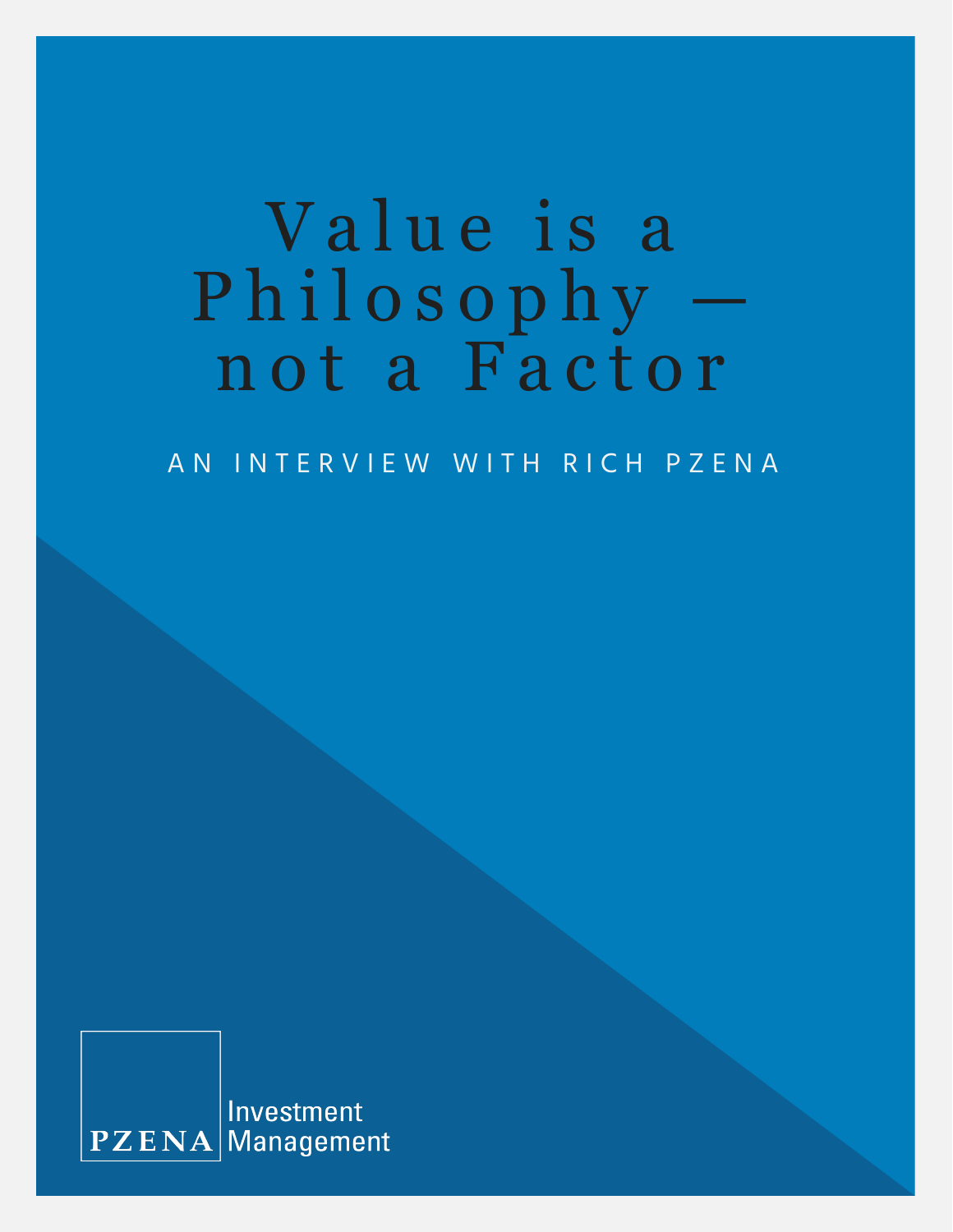*Value investing is dead.* Or so, the authors of a recent academic paper titled "Explaining the Recent Failure of Value Investing" would have us believe. They claim value investing has detracted from returns for the past 30 years (with the obvious exception of the early 2000s). This paper joins the value-is-just-afactor bandwagon claiming that, "the value strategy had already lost its potency in the late 1980s and yielded negative returns in the 1990s."<sup>1</sup> Of course, many of these studies point to book-to-market price data to determine what makes a "value stock."

We assert that stock selection based on a single metric is an overly simplistic approach to investing – it is factor investing. The *value factor*, as introduced by Fama and French, is one of the two most prominent approaches to *value investing*. The other approach made famous by Benjamin Graham takes a more fulsome view of a company and requires not only quantitative analysis but also fundamental research as well as the critical element of human judgment. In other words, value is not a factor; it is a philosophy.

We recently sat down with Rich Pzena to discuss this topic.

**From your perspective, what's the difference between the value factor and value investing as a philosophy?** Put simply, value investing means that you're trying to buy something for less than it's worth. Most people would say, "that's what every investor does." This may be true, but most investors don't really do detailed analyses to support their belief of what a company is worth.

They may buy simply because the stock's going up, because they think the incremental news flows will improve, or because they love the concept. This is buying based on characteristics, which is one way to invest. For instance, I could buy a company's stock because I think it will grow by 20%, or it has a high return on capital or a good management team, or because the products are good. But that doesn't mean it is a good value. Buying based on characteristics has historically been a bad way to invest.

#### **What are some alternatives?**

Well, there is *buying based on momentum*, which is a totally valid way to invest that's been proven academically. This approach assumes that the things that have done well will continue to do well.

And there's *buying based on valuation*, which is merely the fundamental calculation of its present value. If future cash flows were already known, then there would be no question that you could calculate a company's value and decide whether it's cheap or overpriced. So, if value investing means buying companies that are cheap based on their long-term cash flows, then to say that "*value* is dead," is absurd. That's like saying, "arithmetic is dead."

## **If valuations are mere mathematical calculations, then why do stocks get cheap?**

Stocks generally get cheap for behavioral reasons, because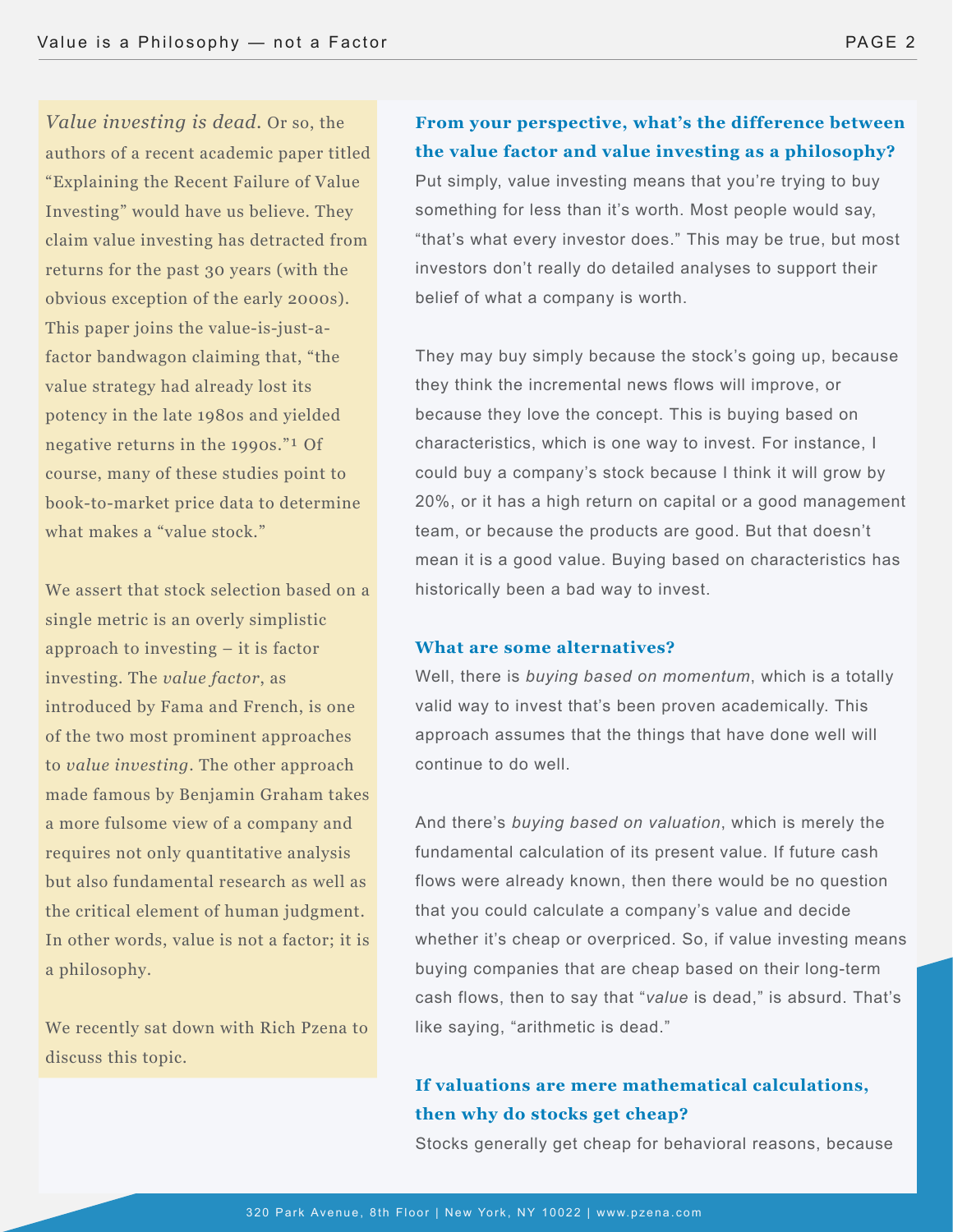something is going wrong currently, and investors don't believe that the long-term investment case remains intact. Or, there can be fear that something may go wrong in the future.

## **So how can you distinguish if a company's stock represents value?**

There are some typical characteristics of companies that become cheap. When a business hits a problem, the market doesn't know if the issue is permanent or temporary. So, the stock gets sold off because there's discomfort in uncertainty.

As value investors, we accept that we may not know the full extent of the problem. But we can research a company, and the industry in which it operates, to understand what the business issues are that we believe will skew the potential range of outcomes in our favor. The issues to consider vary by industry or company: is there a long history of an established market position with high barriers to entry? Perhaps management expanded the business too rapidly, or hired too many people, or made an unreasonable acquisition. Or maybe a regulatory decision went against the company. It could just be the economic cycle. These are all examples of the things that value investors consider collectively.

The practice of value investing explores the range of things that could happen if a company succeeds at restoring profitability to its former luster, the upside case, with the possible downside if the company fails. And what's the most likely outcome. If there's a big divergence between these two outcomes, then there's potential value. How can

one replicate that with a factor-based model?

## **What do you say to people who believe that value investing is inherently risky?**

Well, the original Fama-French study on price to book (P/B) worked off the inherent assumption that markets are efficiently priced. For low P/B stocks to outperform high P/B stocks, there's an implication that those with lower valuations have some risk that hasn't been identified. If *risk* is defined as stock price volatility, we would have to accept that value stocks may appear risky. But what if we defined risk as the chance of losing money on an investment? By paying a low price for a stock that already reflects uncertainty, an investor inherently reduces risk. The reason people shy away from companies that have declined in value is they don't like uncertainty. I don't view that as a real risk. I'd argue that the best investors gain comfort in uncertainty.

# **Then isn't this the argument for factor investing and buying stocks at low valuations?**

Anybody in the world can create a low P/B or a low price-to-earnings (P/E) portfolio. It doesn't take any skill. You can take a sophisticated quantitative model and combine multiple factors, which may even be better than a single factor. Maybe they are, but it's certainly possible to find a value stock that's cheap and still trades at a high P/B or high P/E, or both.

As an investor, you simply cannot look at numbers in a vacuum. I mean, *P/B is flawed* for obvious reasons; the book value is based on historical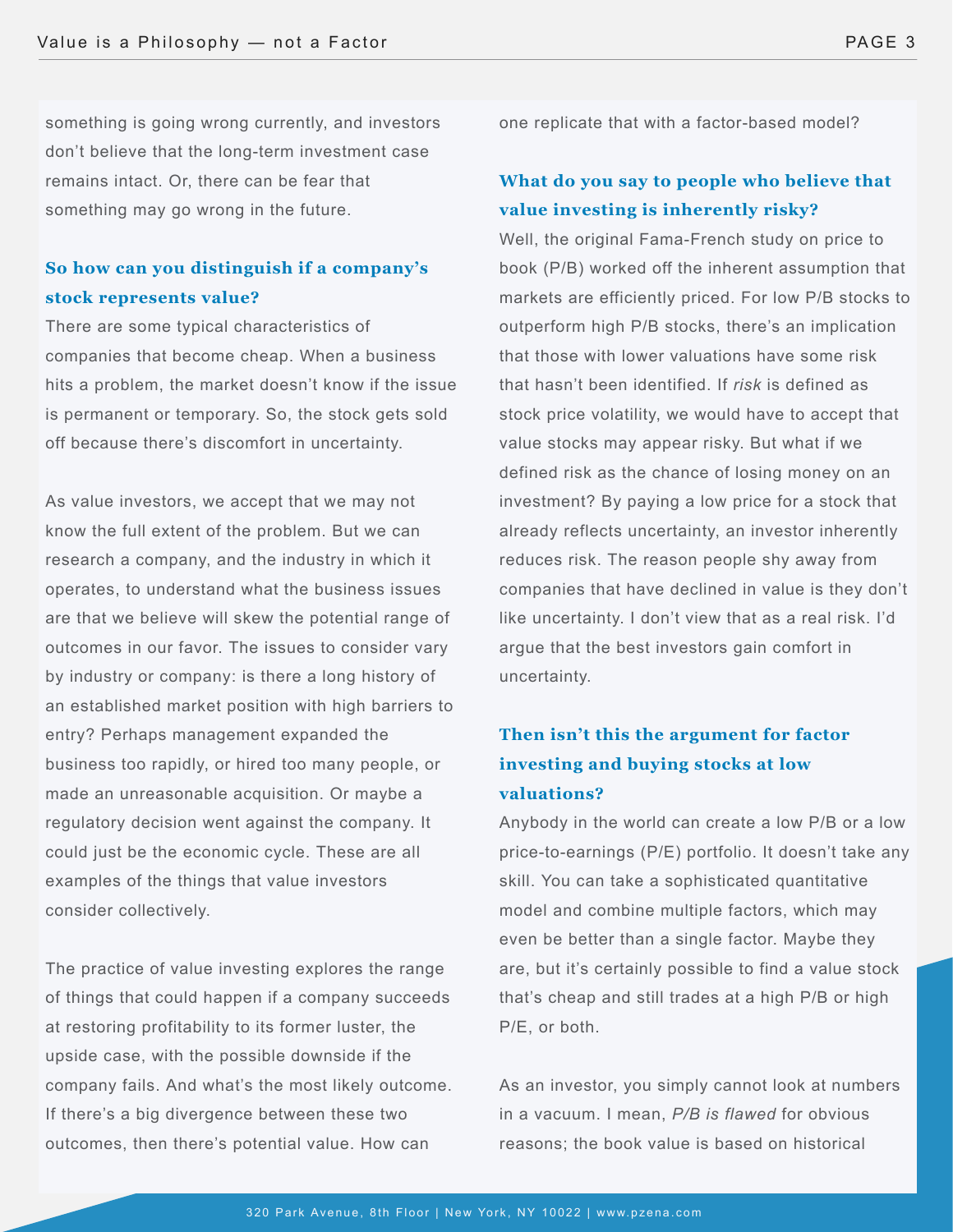costs that don't reflect the reality of the company's true assets. *Price to earnings is flawed* because earnings can be highly cyclical. Just because a company's earning something today doesn't mean it will earn that in the future. Similarly, *price to sales is just a snapshot* of the company's sales and doesn't tell you anything about the margin structure of the business or its future sales. So, none of these things are value investing. They're factor investing.

In the end, just because you can buy a buggy-whip business at a low P/B or at a low P/E, but it's still probably a bad idea. And you could have bought Google at a high P/B when it was clearly cheap.

## **When was that?**

About five years ago. Everything was going mobile, and Google was a purely desktop search engine with a fledgling mobile presence. Apple was flexing its muscles and knocked Google Maps off the iPhone platform. Most people believed that either Apple or the carrier (AT&T or Verizon) would control all the advertising revenue. Google had a lot of cash and, net of its cash, traded down to just over 12x current earnings for a business whose share of the market was something like 85% and growing – in a world that was continuing to move toward digital.2 Yes, mobile was becoming increasingly important, but Google's valuation implied it would capture none of the mobile business or that the toll placed on it by Apple would eat away at Google's profits. And even if this assessment was 100% correct, an analysis of Google's share price versus its long-term ability to generate earnings still would have concluded that

the stock was cheap.

**So, what you're saying is that value investing is more nuanced than looking at a snapshot of a factor. A company like Google (Alphabet today), with its proven ability to generate long-term earnings, could be considered clearly cheap when priced at 12x earnings. Meanwhile, a business priced below book value may still be overpriced. Is that correct?**

Of course. A factor model is merely a snapshot of a factor. It cannot replace human judgment or common sense. A good example would be buying a commodity company in the wake of the Chinadriven super cycle of the 2000s.

Consider what happened with iron-ore miners, who scrambled to add capacity when strong Chinese demand led to skyrocketing iron-ore prices. Throughout the 100-year history of the data, the real price of iron ore had been relatively stable, about \$50 per ton. The cost to miners, too, had remained remarkably consistent at about \$40 per ton; they typically pocketed a \$10 profit margin. However, with the iron-ore price jumping to \$180 a ton and the cost remaining at \$40, miners' profit margins jumped to \$140 per ton.

So, what did they do? They produced as much as they possibly could by expanding mines and getting more capacity on-line before the price fell.

In a situation like that, it's human nature to throw away all long-term investing principles. Although it usually costs \$100 a ton to build a mine, it's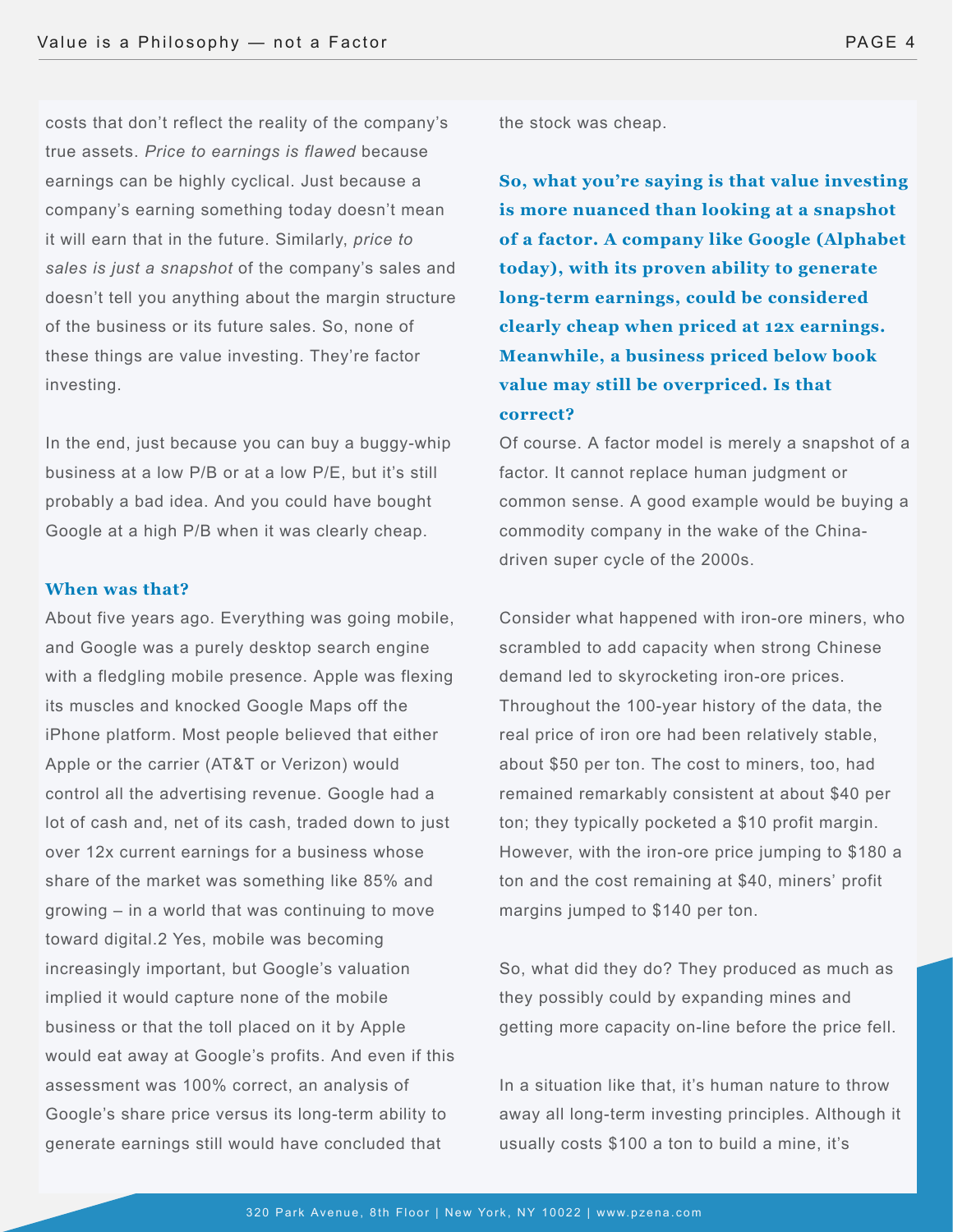suddenly going to cost \$200 a ton because everybody's trying to develop at the same time competing for the same engineering and labor and everything else. But do they care about these added costs if they're going to make \$180 a ton and \$140 profit margin?

# **In the middle of that kind of a cycle, greed and optimism kick in, and people assume a new paradigm has materialized.**

Yes, and the valuations get bid up as a result.

Eventually, the iron ore prices came down, and most of these stocks traded at less than book value. But remember that the miners were putting new assets on the balance sheet at an inflated \$200 per ton versus a history of closer to \$100 a ton. The book value of the new assets was twice the long-term economic value of the assets. To someone deciding to buy the stocks based on accounting book value, it looked like they were trading at a significant discount. But if you step back and ask if book value represents economic value, you arrive at a very different investment decision.

Investors don't need to be brilliant, but they should avoid knee-jerk reactions and use judgment about all the things that define a good investment. Is there a sustainable business model? Is there a margin of safety in the stock? Is there something that suggests the industry is going away?

That's the difference between value investing and factor investing.

**If value investing means buying companies that are cheap based on their long-term cash flows, then to say that "value is dead," is absurd. That's like saying, "arithmetic is dead."**

We can see the appeal of using formulas to remove the emotional element from investing. It's easy to buy "cheap stocks" based on mathematical factors, but we argue that relying solely on quantitative data can lead to erroneous conclusions and crowded trades that eventually reverse. Factors cannot determine whether a business is priced irrationally or evaluate all the other qualitative features that come together to make a solid investment. Finding value is so much more than buying "cheap stocks." The key lies in judgment about the sustainable, long-term earnings power of the business. As much as the quants try, they cannot use factors to replicate the benefits of human judgment informed by research.

### ENDNOTES:

1. Lev, Baruch, and Anup Srivastava, "Explaining the Recent Failure of Value Investing," Stern School of Business, New York University (August 2019), https://papers.ssrn.com/sol3/papers.cfm? abstract\_id=3442539, accessed January 2020.

2. Price-to-earnings history for Alphabet (Google), Capital IQ, Inc., a division of Standard & Poor's, accessed December 2019; Pzena analysis.